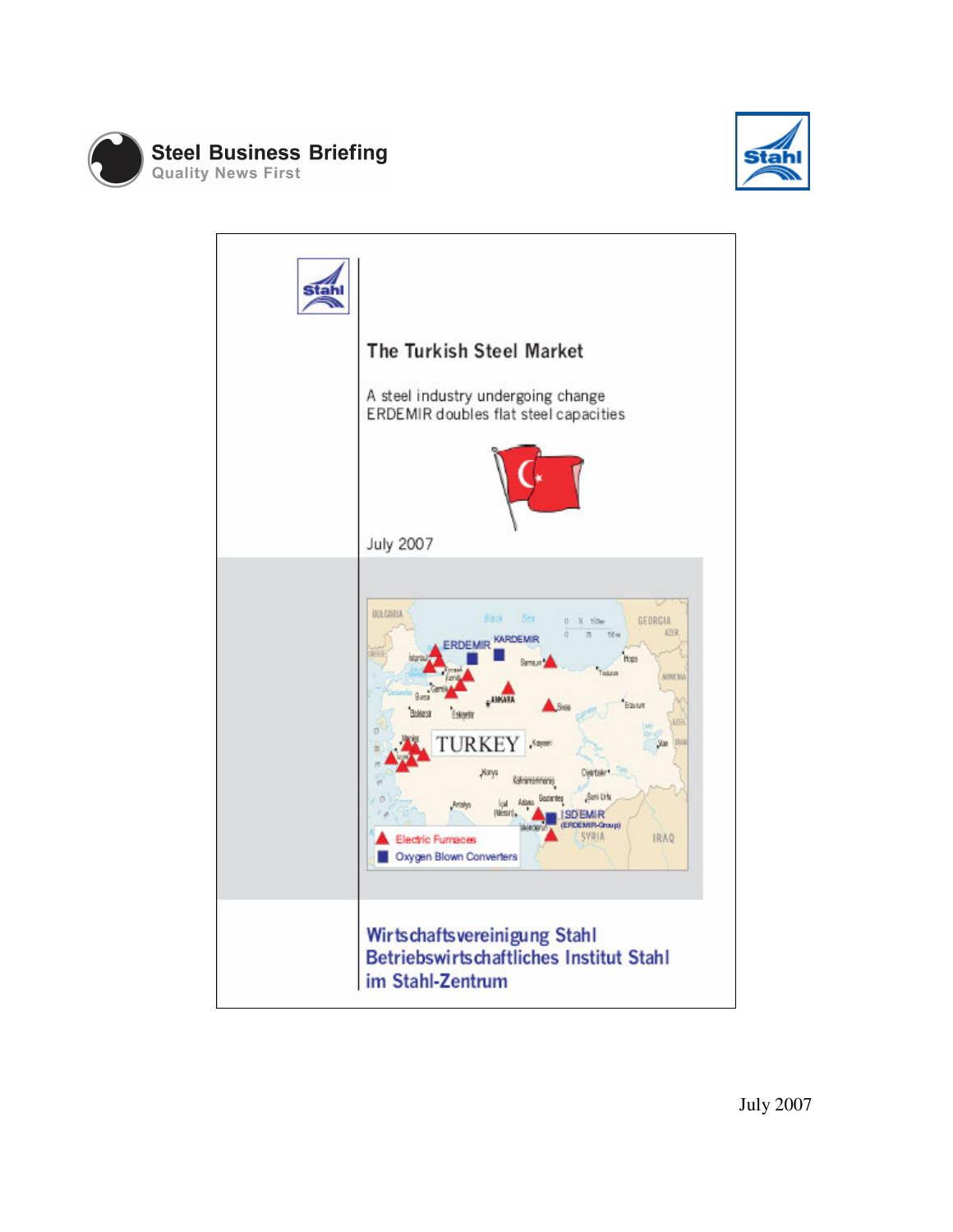

## **The Turkish Steel Market**

A steel industry undergoing change Erdemir doubles flat steel capacities

#### **Table of Contents**

**I. Overview** 

#### **II. The steel market**

- 1. Overall economic situation
- 2. The steel market and steel processors: normalization of growth
	- a. Steel using sectors face reasonable prospects
	- b. Stock adjustments largely completed
	- c. Foreign trade: Turkey on the way to becoming a net steel
	- d. importer
- 3. The raw materials situation: dominance of electric steel route responsible foe high scrap imports
- 4. Capacities: high level of investments in flat steel- but so far with weak foreign participation
- 5. Sector structure: consolidation of steel industry only at a start

#### **III. ERDEMIR: expansion plans supported by good earnings position**

- 1. Corporate structure and development
- 2. ERDERMIR's acquisition of ISDEMIR puts it among Europe's top 10 steel producers
- 3. The ERDEMIR group has doubled production during the last ten years
- 4. The positive earnings situation of 2006 continues during the first quarter of 2007
- 5. Strong increase in capital expenditure to expand and modernize production plants
- 6. Prospects: ambitious expansion plans also intended to safeguard ERDEMIR's position after 2010

#### **Appendices**

- Appendix 1: Companies in the steel location of Turkey- participation and proven capacities
- Appendix 2: Planned capacity changes in Turkey (2007 to 2010)
- Appendix 3: Key financial data, ERDEMIR 2002- 2007

Appendix 4: Key facts in ERDEMIRS's corporate history

Appendix 5: PLANTFACTS: ERDEMIR's corporate history

Appendix 7: Key financial data, NLMK 2001 - 2006